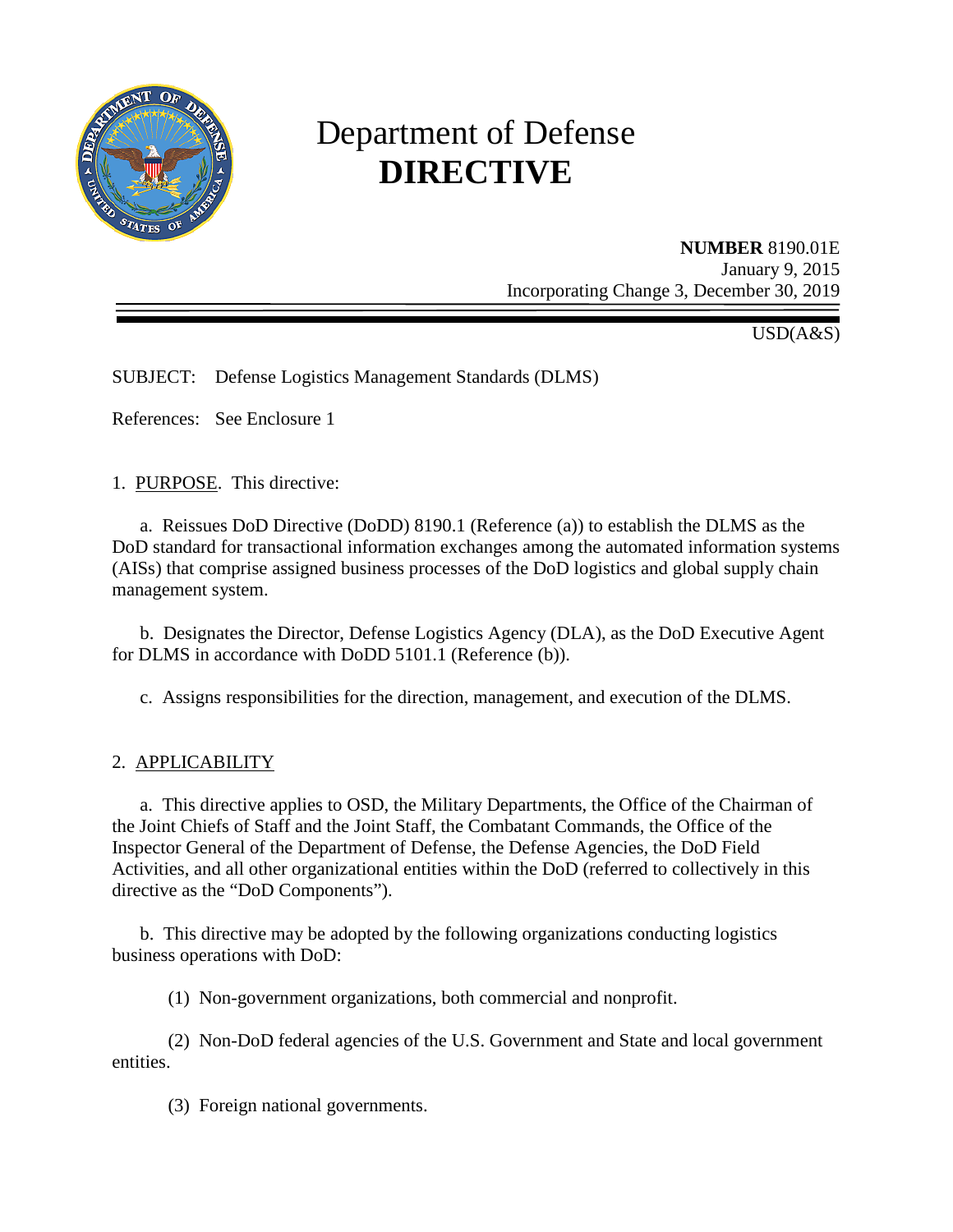(4) International government organizations.

3. POLICY. It is DoD policy that:

a. DLMS is the DoD standard for electronic data interchange (EDI) (transactional information exchanges) among the AISs that comprise assigned business processes of the globa l supply chain management system.

 b. The American National Standards Institute (ANSI) Accredited Standards Committee (ASC) X12 (referred to in this directive as ASC X12) is the baseline standard that supports the DLMS transactional information exchanges.

4. RESPONSIBILITIES. See Enclosure 2.

5. RELEASABILITY. Cleared for public release. This directive is available on the Directives Division Website at https://www.esd.whs.mil/DD/.

6. SUMMARY OF CHANGE 3. This change is administrative and updates references and organizational symbols to reflect the reorganization of the Office of the Under Secretary of Defense for Acquisition, Technology, and Logistics, pursuant to the July 13, 2018 Deputy Secretary of Defense Memorandum (Reference (c)). Additionally, this change updates office and organizational names within the Defense Logistics Agency.

7. EFFECTIVE DATE. This directive is effective January 9, 2015.

Rutaape

Robert O. Worl Deputy Secretary of Defense

**Enclosures** 

1. References 2. Responsibilities Glossary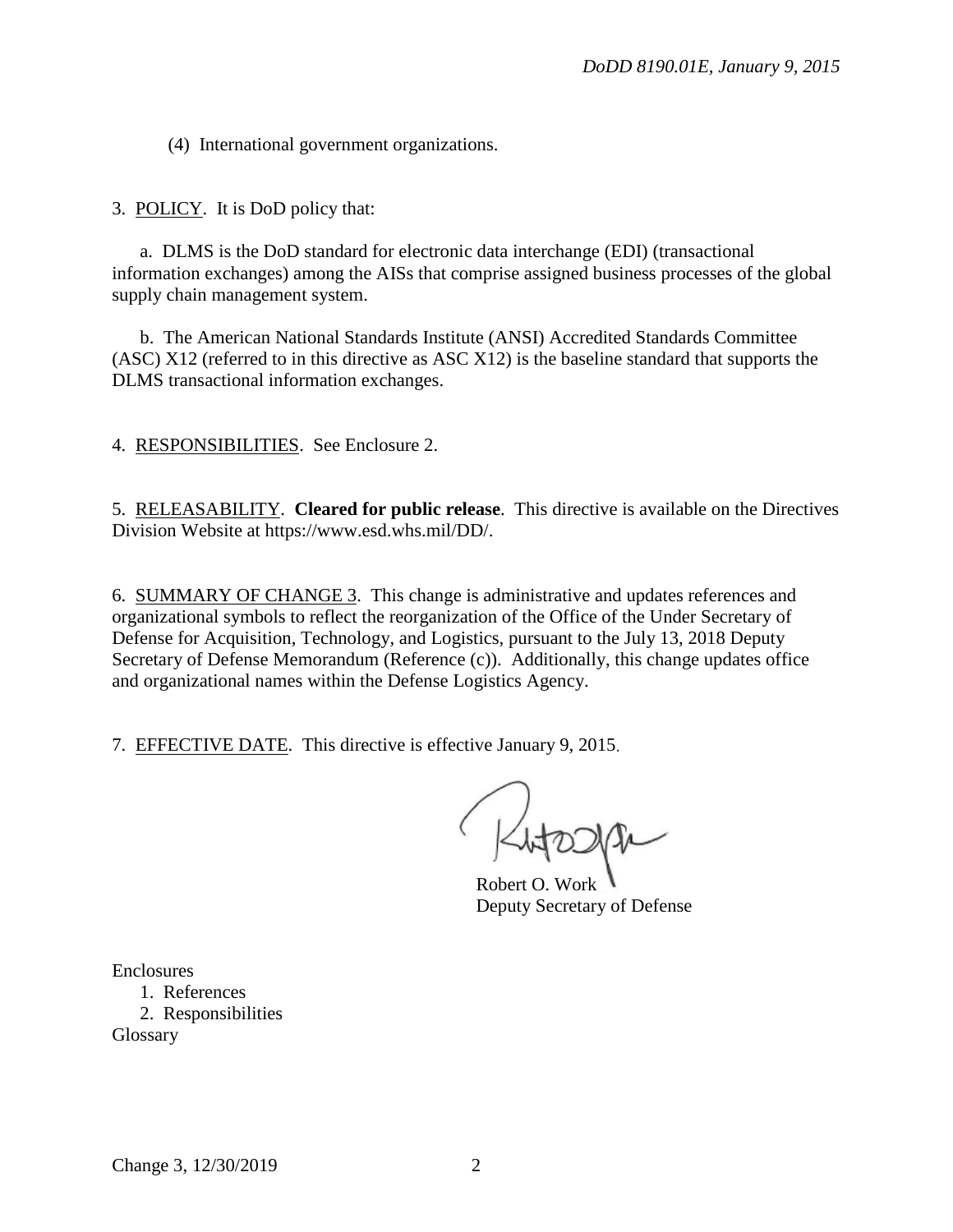## **TABLE OF CONTENTS**

| UNDER SECRETARY OF DEFENSE FOR ACQUISITION AND SUSTAINMENT |  |
|------------------------------------------------------------|--|
|                                                            |  |
|                                                            |  |
|                                                            |  |
|                                                            |  |
|                                                            |  |
|                                                            |  |
|                                                            |  |
|                                                            |  |
|                                                            |  |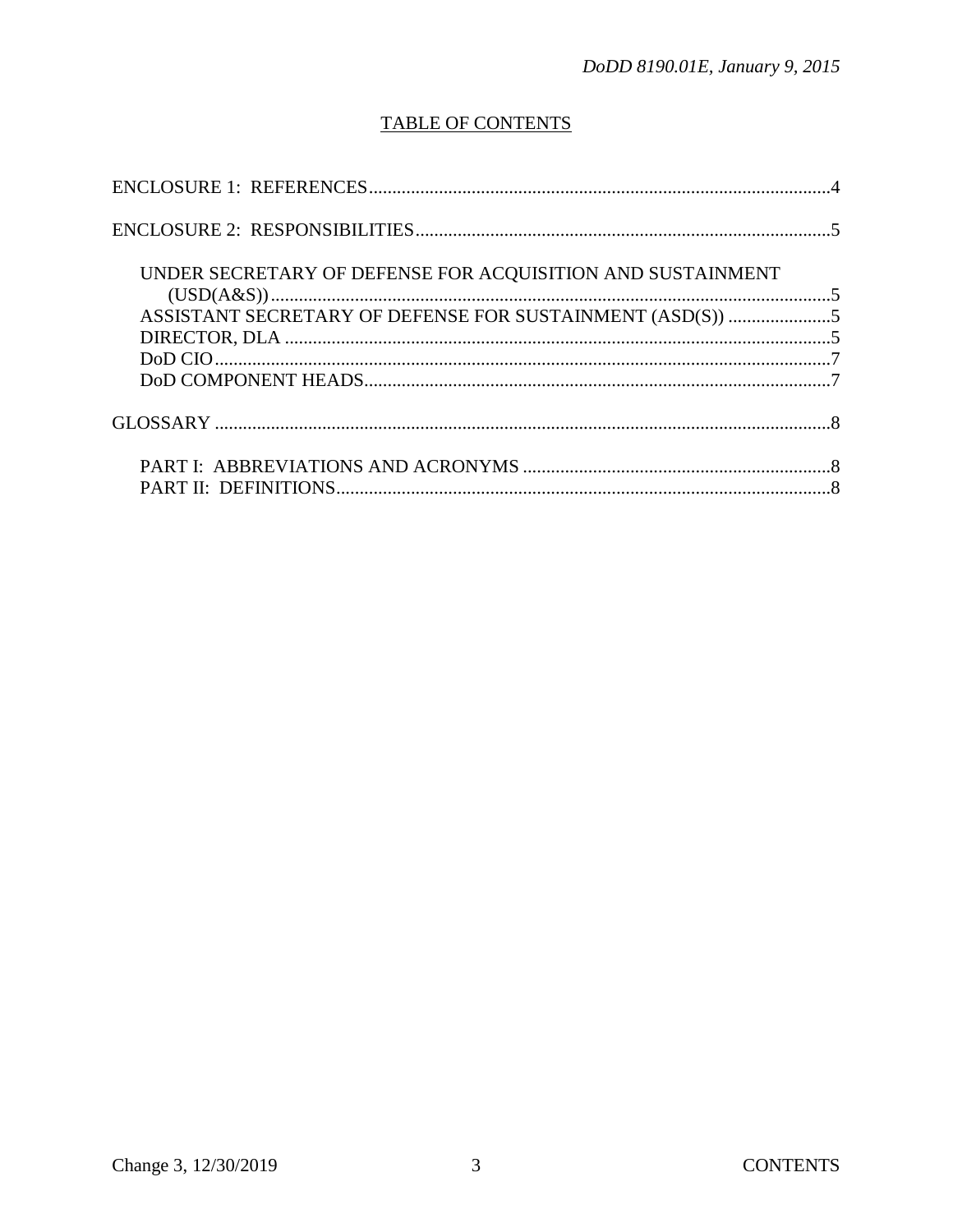#### ENCLOSURE 1

#### REFERENCES

- (a) DoD Directive 8190.1, "DoD Logistics Use of Electronic Data Interchange (EDI) Standards," May 5, 2000 (hereby cancelled)
- (b) DoD Directive 5101.1, "DoD Executive Agent," September 3, 2002, as amended
- (c) Deputy Secretary of Defense Memorandum, "Establishment of the Office of the Under Secretary of Defense for Research and Engineering and the Office of the Under Secretary of Defense for Acquisition and Sustainment," July 13, 2018
- (d) DoD Directive 5134.12, "Assistant Secretary of Defense for Logistics and Materiel Readiness (ASD(L&MR))," May 25, 2000, as amended
- (e) DoD Instruction 4140.01, "DoD Supply Chain Materiel Management Policy," March 6, 2019
- (f) DoD Manual 4140.01, "DoD Supply Chain Materiel Management Procedures," dates vary by volume
- (g) Defense Logistics Manual 4000.25, "Defense Logistics Management Standards," dates vary by volume
- (h) DoD Directive 5105.22, "Defense Logistics Agency (DLA)," June 29, 2017
- (i) Defense Logistics Manual 4000.25-1, "Military Standard Requisitioning and Issue Procedures (MILSTRIP)," June 13, 2012, as amended
- (j) Defense Logistics Manual 4000.25-2, "Military Standard Transaction Reporting and Accountability Procedures (MILSTRAP)," June 13, 2012, as amended
- (k) Defense Logistics Manual 4000.25-4, "Defense Automatic Addressing System (DAAS)," June 5, 2012
- (l) Section 2222 of Title 10, United States Code
- (m) Subpart 53.105 of the Federal Acquisition Regulation, current edition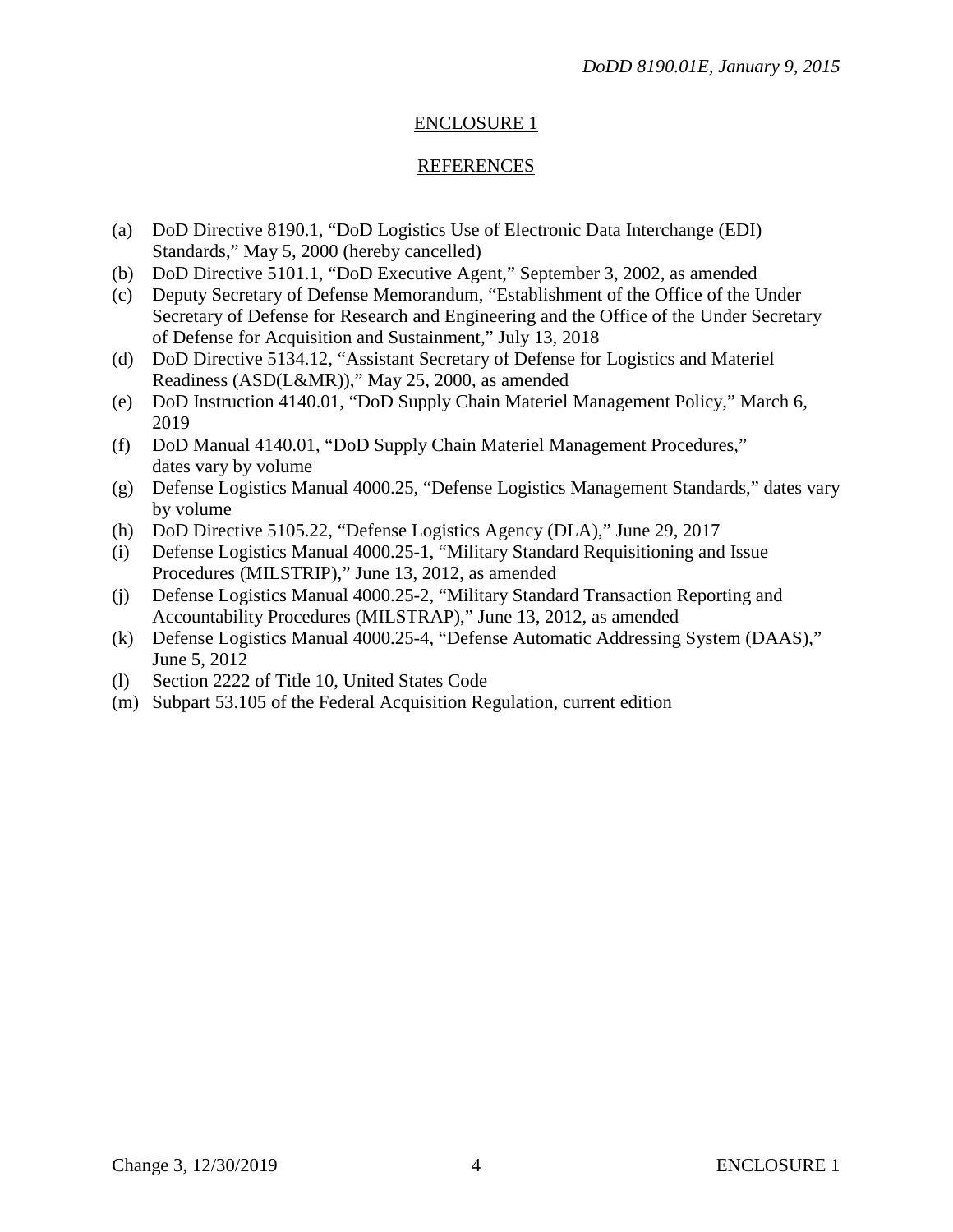#### ENCLOSURE 2

#### RESPONSIBILITIES

#### 1. UNDER SECRETARY OF DEFENSE FOR ACQUISITION AND SUSTAINMENT  $(USD(A&S))$ . The  $USD(A&S)$ :

a. Oversees DLMS as the DoD standard for EDI transactional information exchanges among the AISs that comprise the DoD logistics and global supply chain management system.

b. In coordination with the DoD Chief Information Officer (DoD CIO) and Joint Staff, ensures that ASC X12 (and any profiles) are kept updated in the DoD Information Technology Standard Registry.

2. ASSISTANT SECRETARY OF DEFENSE FOR SUSTAINMENT (ASD(S)). Under the authority, direction, and control of the USD(A&S) and in accordance with DoDD 5134.12  $(Reference (d))$ , the  $ASD(S)$ :

a. Develops and maintains DoD materiel management procedures for DoD standard EDI transactional information exchanges among the AISs that comprise the DoD logistics and global supply chain management system.

b. Provides direction and oversight through the Director, DLA, with respect to the DLMS global services and DoD supply chain management system in accordance with DoDI 4140.01, DoD Manual 4140.01, and Defense Logistics Manual (DLM) 4000.25 (References (e), (f), and  $(g)$ ).

3. DIRECTOR, DLA. Under the authority, direction, and control of the USD(A&S), through the ASD(S), in accordance with DoDD 5105.22 (Reference (h)), and in addition to the responsibilities in section 4 of this enclosure, the Director, DLA, in his or her capacity as the DoD Executive Agent for DLMS:

a. Manages and implements the DLMS.

b. Resources and manages the DLMS global services providers.

(1) Resources and manages Enterprise Business Standards Office. The Director, Enterprise Business Management Standards Office:

(a) Serves as the DLMS change management manager for:

1. Developing, maintaining, and publishing the DLMS standard business rules in accordance with Reference (f).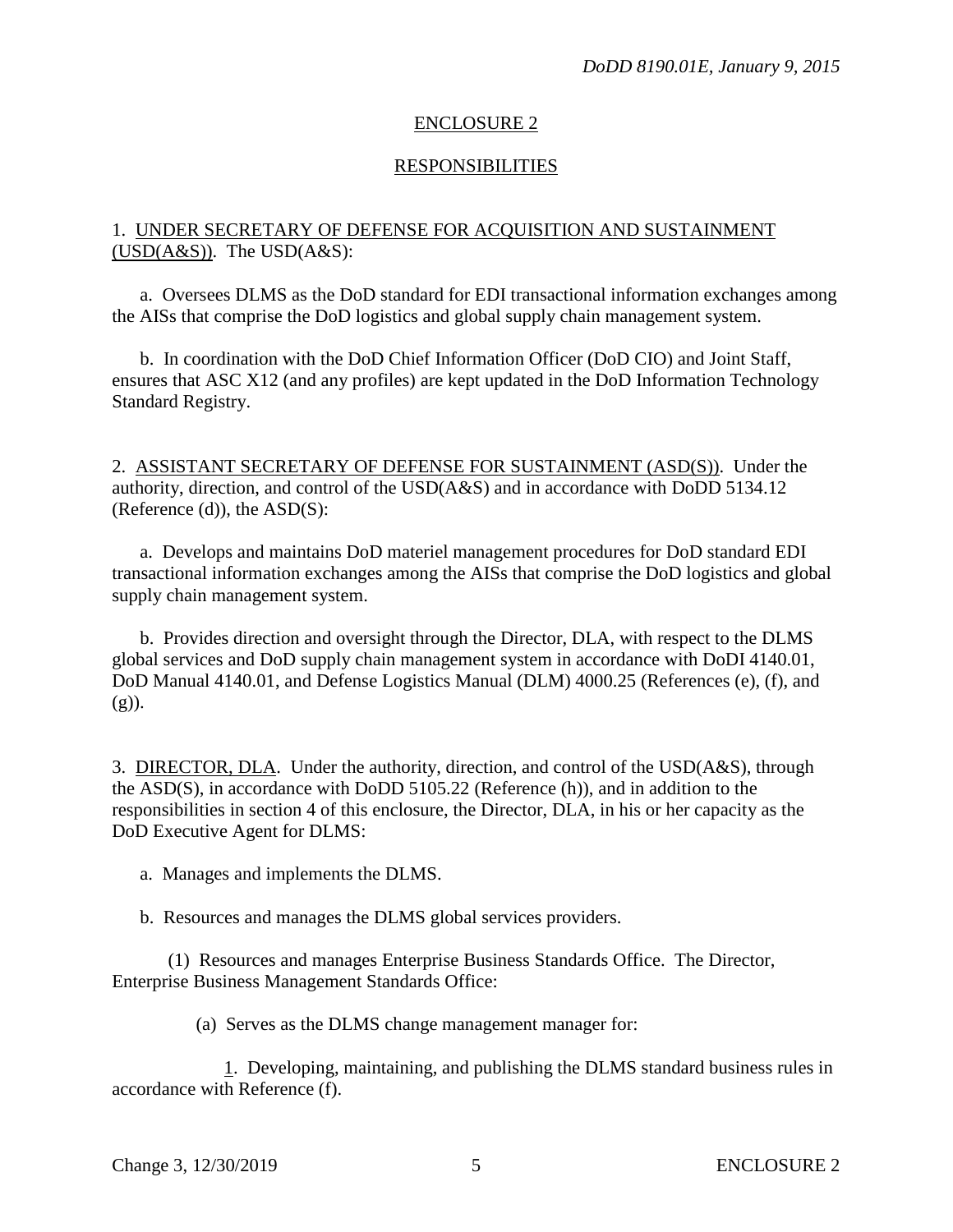2. The DLMS logistics implementation conventions (ICs) of the applicable ASC X12 transaction sets and data standards in Reference (g), DLM 4000.25-1 (Reference (i)), and DLM 4000.25-2 (Reference (j)).

(b) Collaborates with and implements procedures and transactions within the DLMS as requested by and in support of the ASD(S); the Under Secretary of Defense (Comptroller)/Chief Financial Officer, Department of Defense; and the Director, Defense Pricing and Contracting, as appropriate for their respective functional areas.

(c) Provides DoD liaison representation to the ANSI ASC X12 and to other standards bodies as necessary to support the DLMS.

(d) Coordinates with the Defense Transportation Electronic Business Committee to maintain consistency and interoperability between the logistics and transportation domains.

(2) Develops, manages, maintains, and executes the technical infrastructure network through the Defense Automatic Addressing System in support of the DLMS in accordance with Reference (f) and DLM 4000.25-4 (Reference (k)). DLA transaction services:

(a) Provide interoperable connectivity among the AISs that form the global supply chain management system.

(b) Execute validation, routing, archiving, and mediation of DLMS business transactions and provide data warehousing, web services, performance reporting, and the authoritative database services assigned to it.

(3) Through the Defense Automatic Addressing System, develops, manages, maintains, and executes the technical infrastructure that provides the authoritative database services in support of the global supply chain management system and the DLMS.

c. Includes additional information exchange messaging standards that allow for interoperability with the baseline DLMS standards in Reference (f) when needed.

d. Develops, maintains, and applies DLMS global services and technical infrastructure to ensure interoperability and efficiency of the AISs supporting the DoD logistics and supply chain management system.

e. Helps develop domain-relevant industry standards in support of the National Information Exchange Model (NIEM) found on website https://www.niem.gov/, such as ASC X12, to support DoD.

f. Incorporates changes to ASC X12 standards into DLMS in accordance with the NIEM.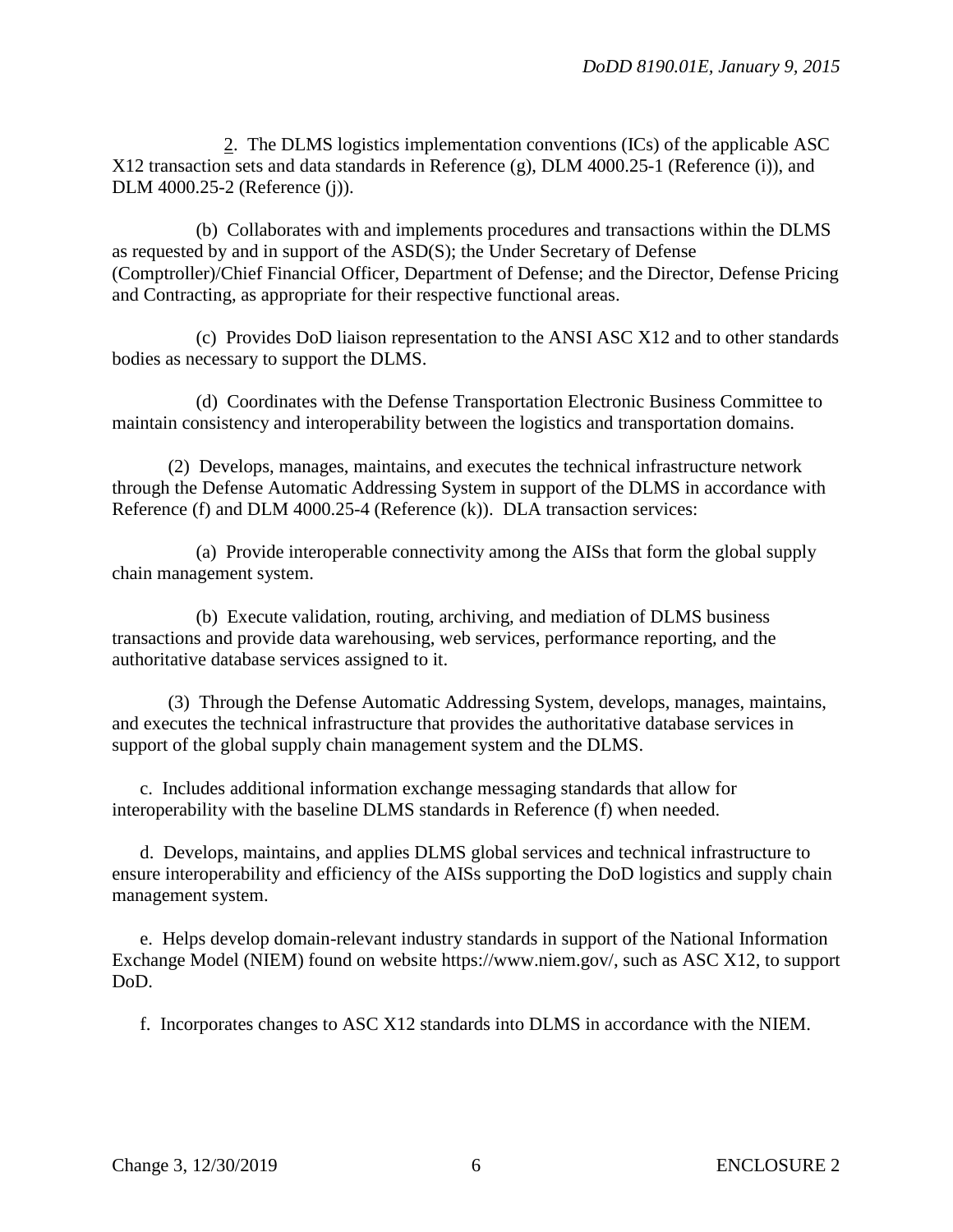4. DoD CIO. In cooperation with the Deputy Chief Management Officer and the USD(A&S), the DoD CIO ensures that the Defense Business Enterprise Architecture includes the DLMS business rules, information exchange ICs, and data standards as specified in References (g), (i), and (j); and section 2222 of Title 10, United States Code (Reference (l)

5. DoD COMPONENT HEADS. The DoD Component heads:

a. Support the DLMS change management process in accordance with References (f) and (g).

b. Uniformly implement the DLMS in all AISs that perform business functions that support the global supply chain management system and are covered in References (g), (i), and (j).

c. Use the services of the DLMS global services providers to support the AISs that perform the business functions covered by References  $(g)$ ,  $(i)$ , and  $(i)$ .

d. Use DLMS for ASC X12 transactions with contractors in accordance with the Federal Acquisition Regulation, subpart 53.105 (Reference (m)).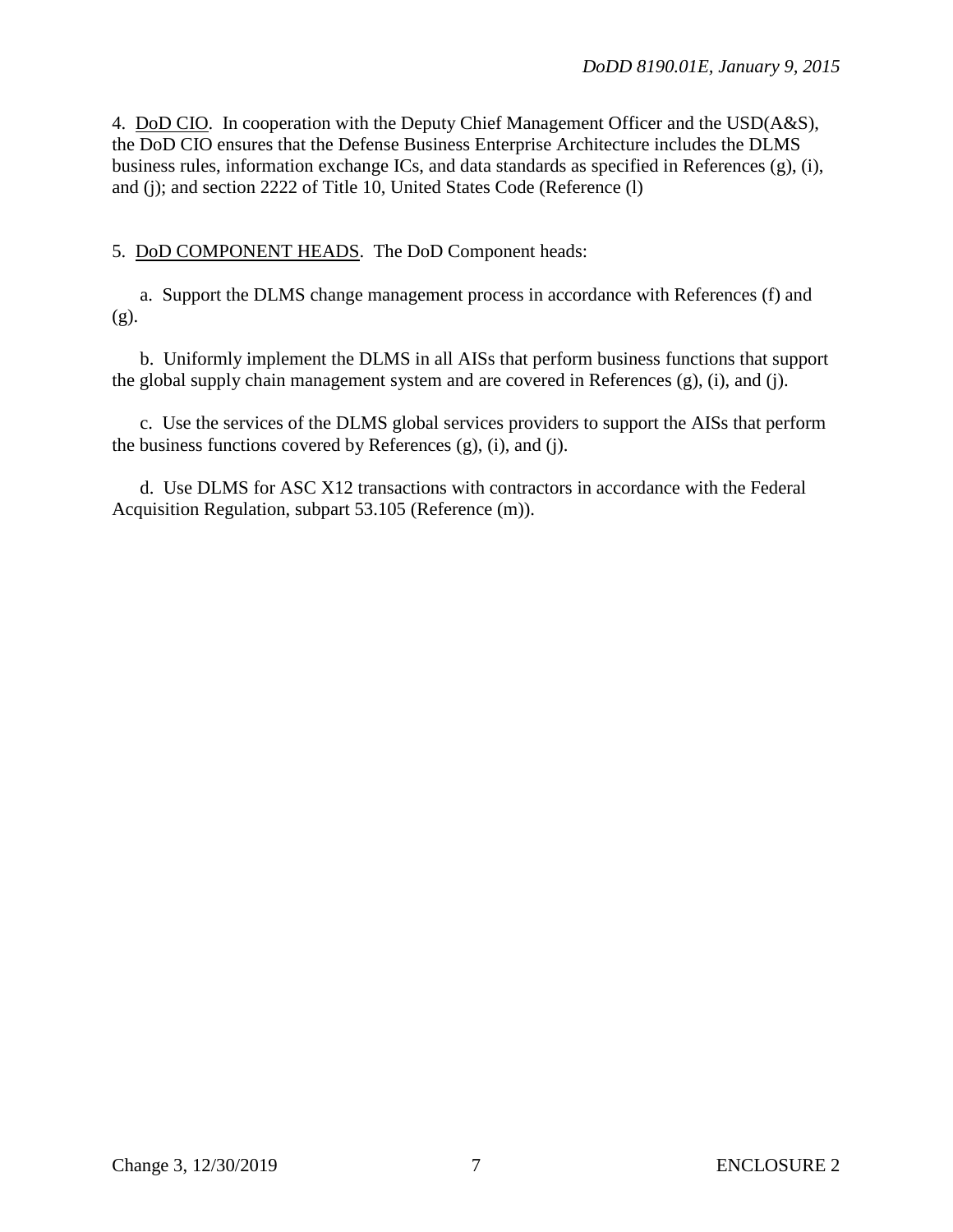#### GLOSSARY

### PART I. ABBREVIATIONS AND ACRONYMS

| <b>AIS</b>                         | automated information system                                                                                                   |
|------------------------------------|--------------------------------------------------------------------------------------------------------------------------------|
| <b>ANSI</b>                        | American National Standards Institute                                                                                          |
| ASD(S)                             | <b>Assistant Secretary of Defense for Sustainment</b>                                                                          |
| <b>ASC</b>                         | <b>Accredited Standards Committee</b>                                                                                          |
| <b>DLA</b>                         | Defense Logistics Agency                                                                                                       |
| <b>DLM</b>                         | Defense Logistics Manual                                                                                                       |
| <b>DLMS</b>                        | Defense Logistics Management Standards                                                                                         |
| DoD CIO                            | DoD Chief Information Officer                                                                                                  |
| DoDD                               | DoD Directive                                                                                                                  |
| DoDI                               | DoD Instruction                                                                                                                |
| <b>EDI</b>                         | electronic data interchange                                                                                                    |
| IC                                 | implementation convention                                                                                                      |
| <b>MILSTRAP</b><br><b>MILSTRIP</b> | Military Standard Transaction Reporting and Accountability Procedures<br>Military Standard Requisitioning and Issue Procedures |
| <b>NIEM</b>                        | National Information Exchange Model                                                                                            |
| USD(A&S)                           | Under Secretary of Defense for Acquisition and Sustainment                                                                     |
|                                    |                                                                                                                                |

#### PART II. DEFINITIONS

These terms and their definitions are for the purposes of this directive.

ASC X12. Accredited by the ANSI in 1979, ASC X12, Electronic Data Interchange, is a voluntary standards group charged with developing American National Standards for electronic data interchange.

ANSI. The national coordinator of voluntary standards for the United States. ANSI approves a standard only when it has verified evidence presented by the standards developer that those materially affected by the standard have reached substantial agreement (consensus) on its provisions.

DLM. A set of manuals that prescribe logistics management responsibilities, procedures, rules, and electronic data communications standards for use in the DoD, to conduct logistics operations